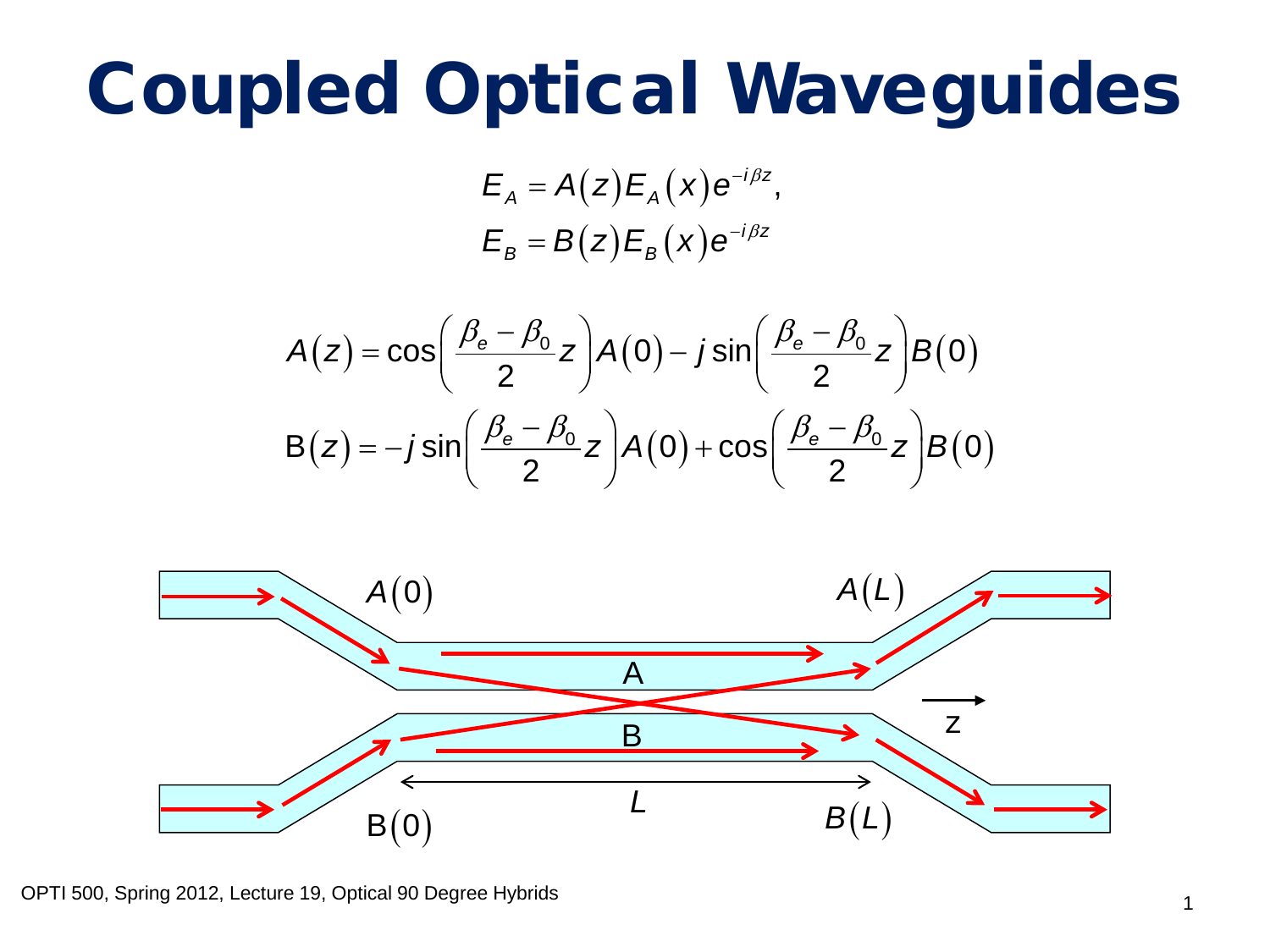### **Coupled Optical Waveguides**

 $E_A = A(z) E_A(x) e^{-i\beta z}$  $E_{B} = B(z)E_{B}(x)e^{-i\beta z}$ 





OPTI 500, Spring 2012, Lecture 19, Optical 90 Degree Hybrids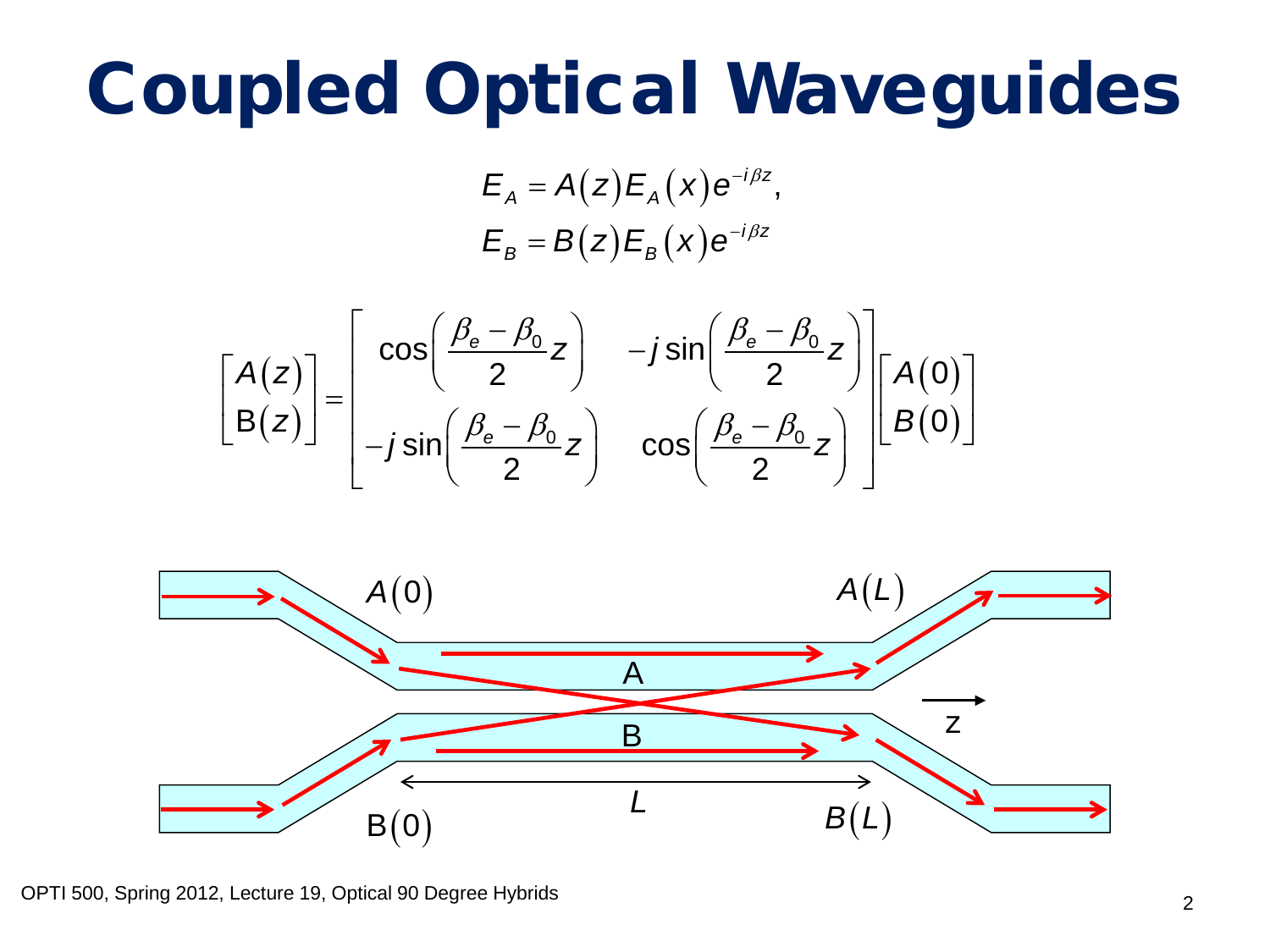## 50:50 Splitter





OPTI 500, Spring 2012, Lecture 19, Optical 90 Degree Hybrids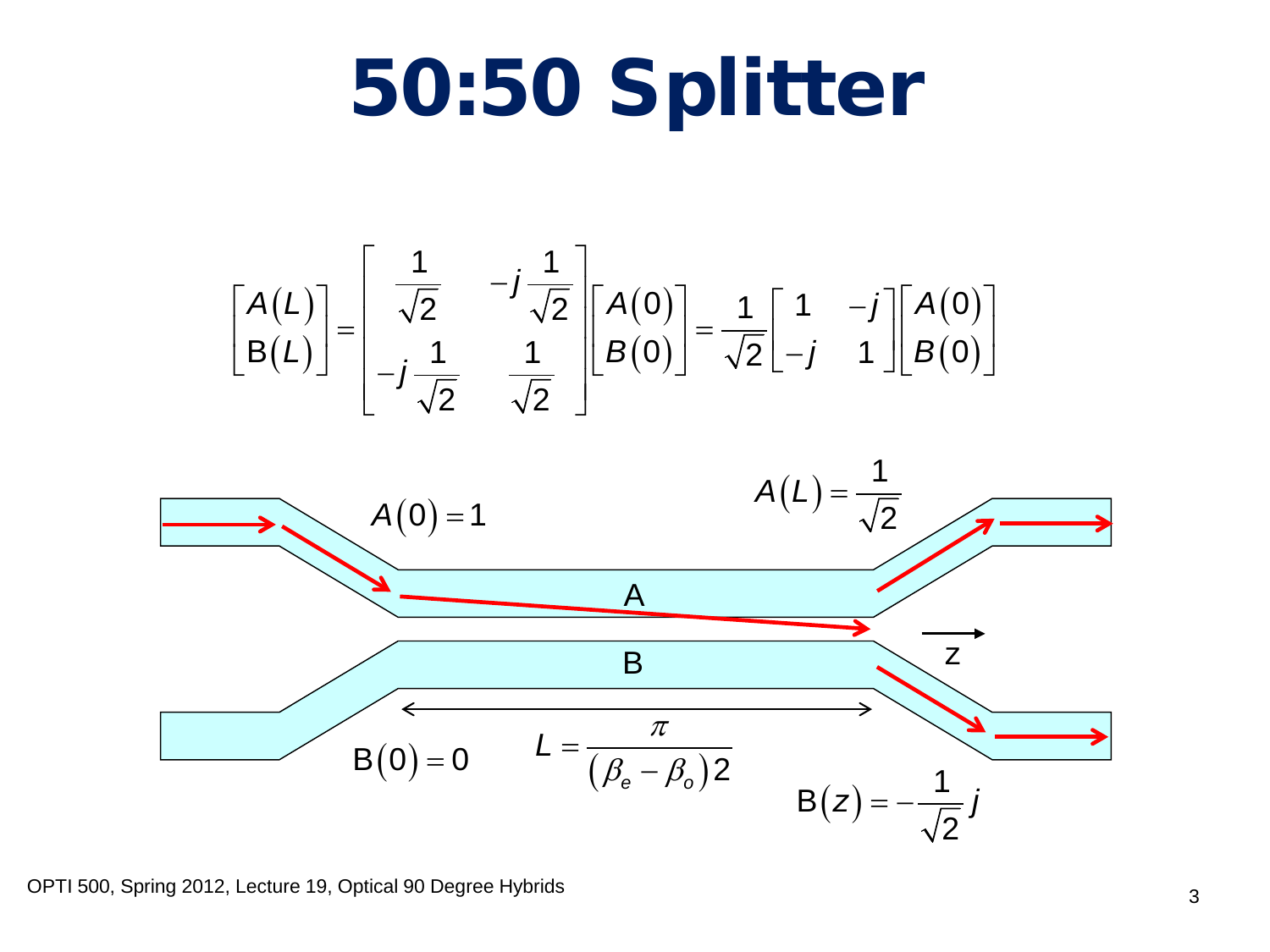# 90 Degree Optical Hybrid

Redefining the phase for E at at z=0 and L gives:



OPTI 500, Spring 2012, Lecture 19, Optical 90 Degree Hybrids